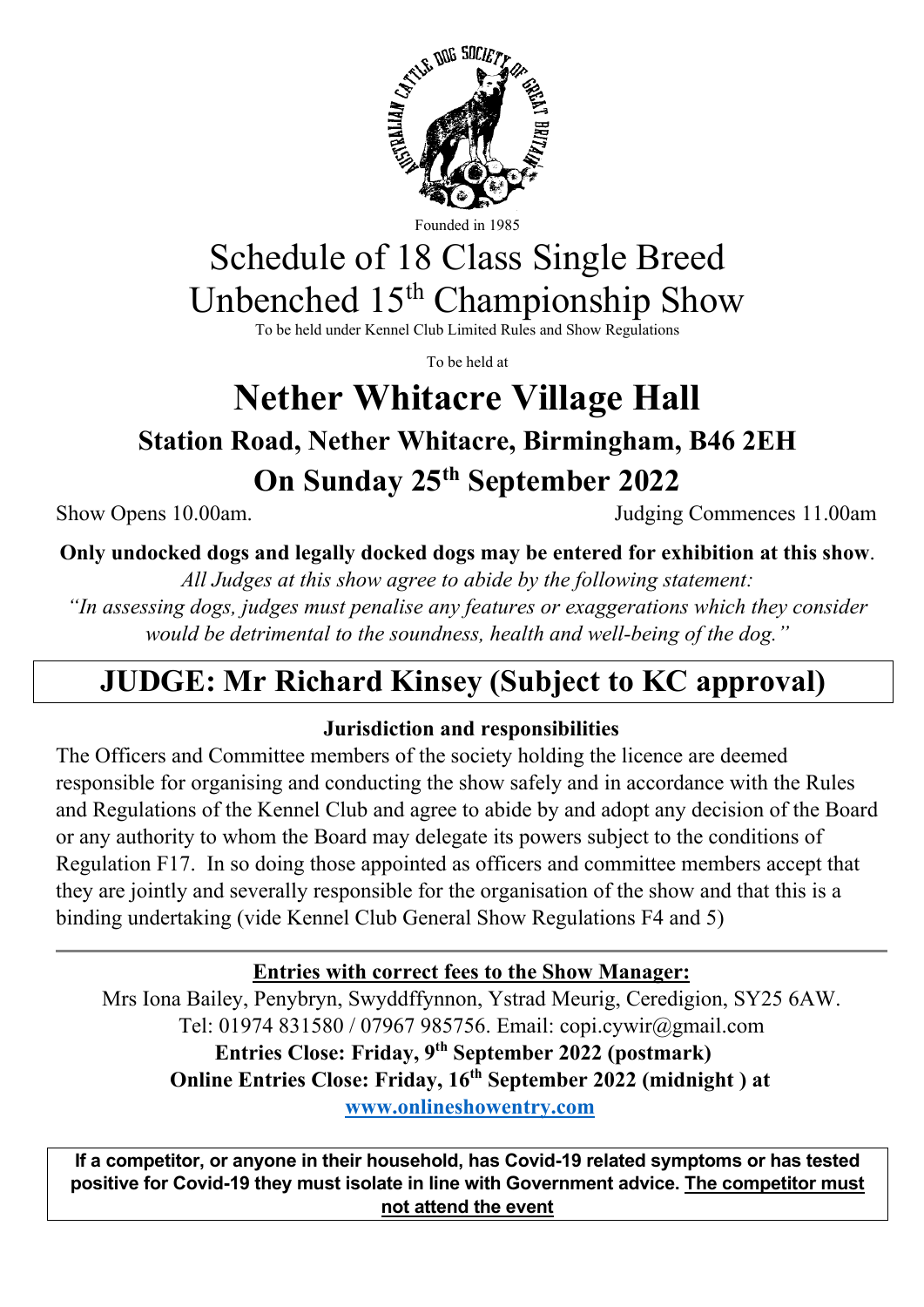## **REFRESHMENTS**

Tea, coffee and biscuits will be supplied by the Society.

#### **LUNCH**

Please bring along a plate of food, savoury or sweet, to be shared with everyone as part of our Aussie Style finger buffet.

#### **RAFFLE**

The Society would welcome Raffle Prizes - please bring them on the day.

# **RINGCRAFT CLASS**

**Mark Plummer will hold a Ringcraft Class before judging for** 

**all NEW exhibitors and those who have not previously won a CC.** 

**This is an ideal opportunity to brush up on your handling skills as well as giving your dog a warm up before the real classes start.**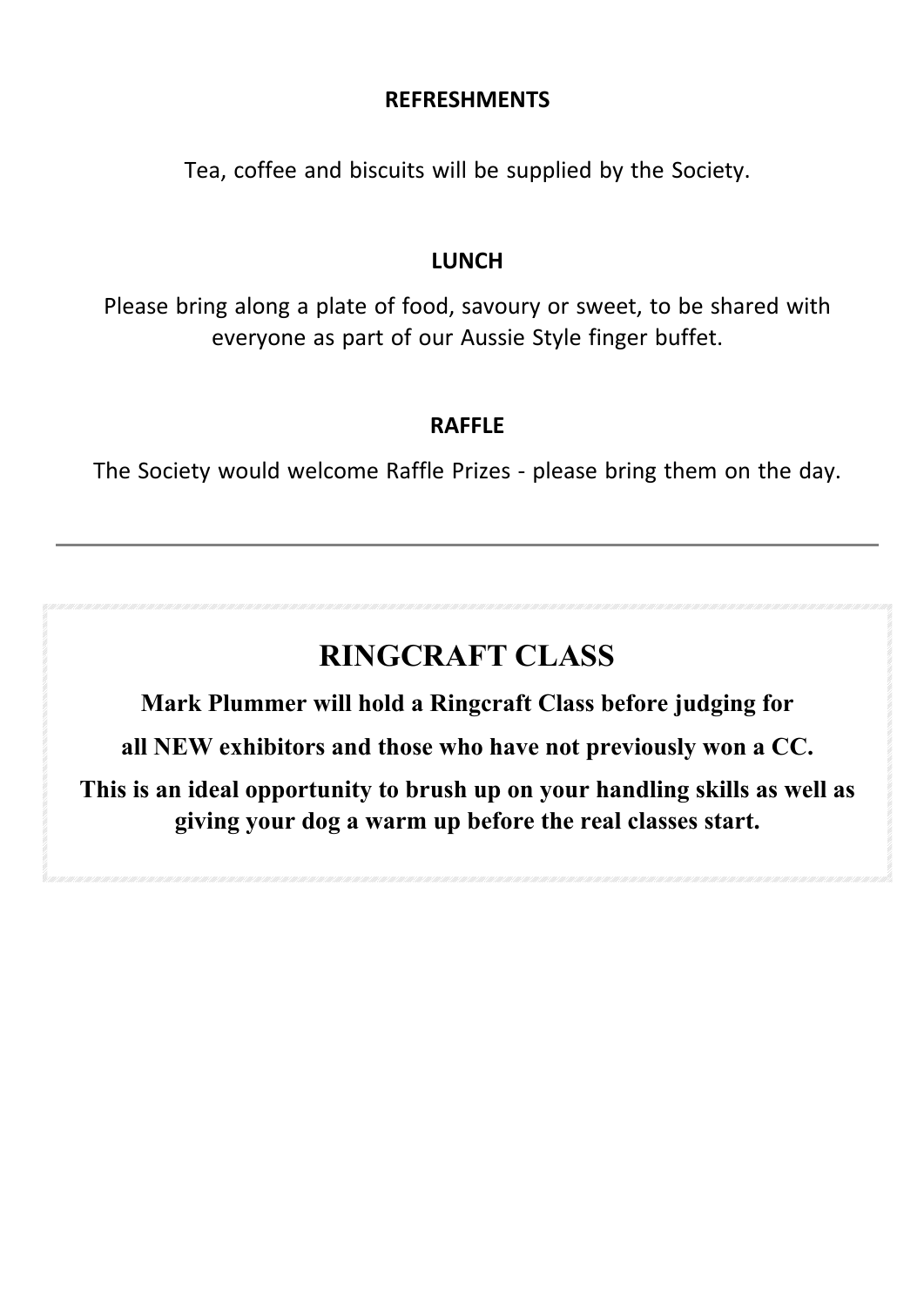# **THE AUSTRALIAN CATTLE DOG SOCIETY OF GREAT BRITAIN**

#### **Officers and Committee**

Patrons: Lord Huntingdon, Edith Miller, Mr M Vines Vice-Presidents: Lady. S. Huntingdon, Mrs. A. Skipper, Mrs Stella Smyth Chairman: Mr Mark Plummer Secretary (Interim): Mrs Stella Smyth Treasurer: Hilary Powell Committee: Mrs I. Bailey, Ms K. Birch, Mrs. G. Bridgeman, Mr R. Coburn, Ms Vicki Cook, Ms C. Haynes, Ms K. Jebson, Mrs B. Moore, Mr. B. Murrell, Mrs. L. Wright.

#### **Honorary Veterinary Surgeons (On Call)**

The Lodge Veterinary Centre, 64 Coleshill Road, Hodge Hill, Birmingham, B36 8AB Telephone 0121 783 2327 or 0121 783 7158.

# **ENTRY FEES**

 £15.00 First entry per dog **Members** £17.50 First entry per dog **Non Members** £2.50 each subsequent entry with the same dog £1.00 per dog Not For Competition Catalogues £2.00 prepaid with entry, £2.50 on the day (limited number available) Catalogue Advertisements £5.00 full page, £3.00 half page

Please make cheques payable to:

#### **THE AUSTRALIAN CATTLE DOG SOCIETY OF GREAT BRITAIN**

**NOTE**: Puppies over 4 months and under 6 months of age on the day of the show are eligible to attend, provided they are entered as 'Not For Competition'

# **SPONSORSHIP**

Sponsorship for the classes would be appreciated. £5 will help to pay for the rosettes for one class. All donations will be acknowledged in the catalogue.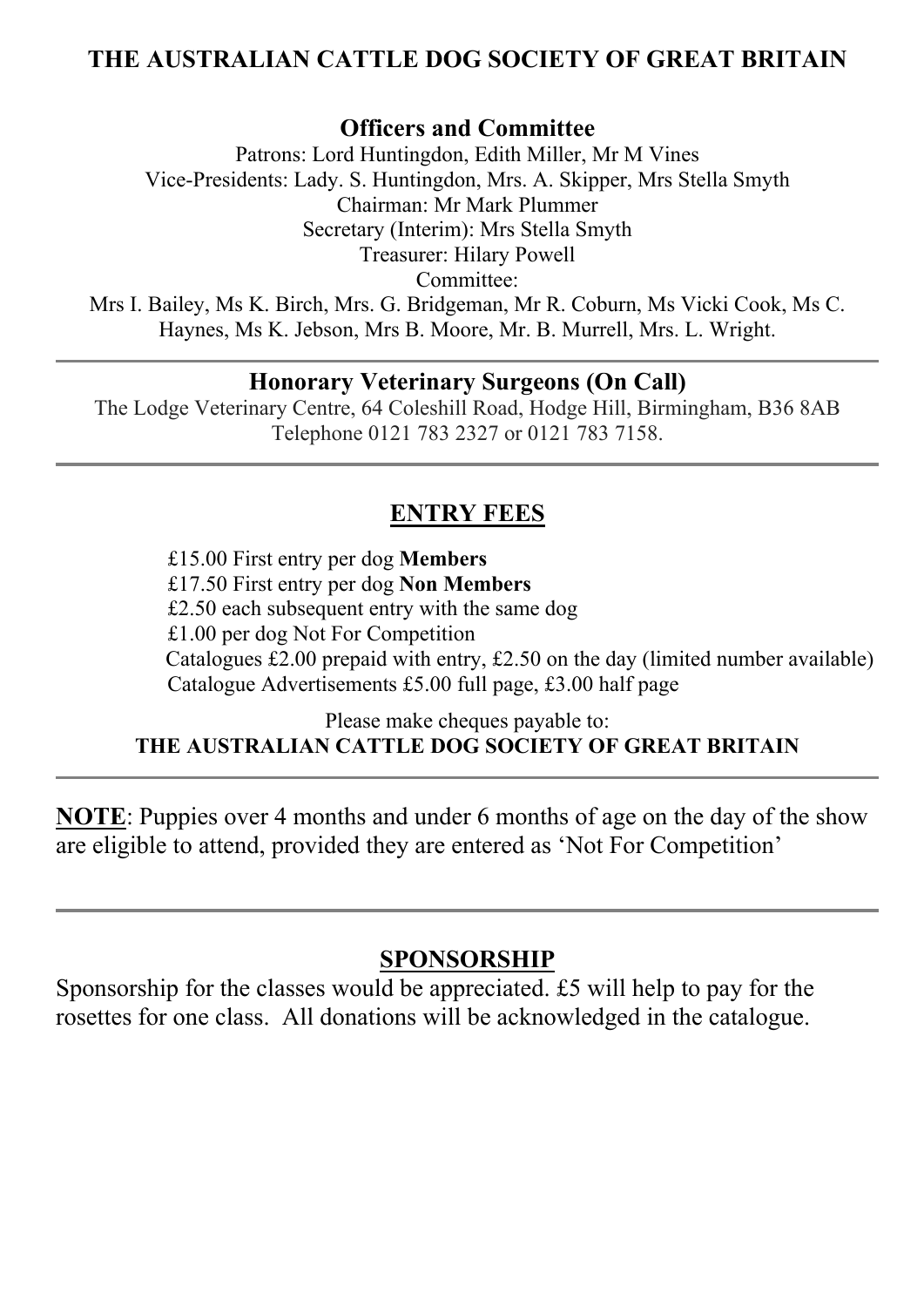# **CLASSIFICATION Judge – Mr Richard Kinsey**

*Kennel Club Challenge Certificate Dog Kennel Club Challenge Certificate Bitch*

- 
- 
- 
- 
- 
- 
- 
- 1. Veteran (7-10 years) Dog 8. Veteran (7-10 years) Bitch
- 2. Veteran  $(11 \text{ years} +) \text{ Dog}$  9. Veteran  $(11 \text{ years} +) \text{ Bitch}$
- 3. Puppy Dog 10.Puppy Bitch
- 4. Junior Dog 11. Junior Bitch
- 5. Post Graduate Dog 12. Post Graduate Bitch
- 6. Limit Dog 13. Limit Bitch
- 7. Open Dog 14. Open Bitch

# **Dog Challenge Certificate will be judged after class 7**

# **Bitch Challenge Certificate will be judged after class 14**

# **Followed by**

# **BEST IN SHOW, RESERVE BEST IN SHOW, BEST OPPOSITE SEX, BEST PUPPY IN SHOW, RESERVE BEST PUPPY, BEST VETERAN IN SHOW & RESERVE BEST VETERAN**

- 15. Special Open Working Dog or Bitch
- 16. Brace
- 17. Stud Dog
- 18. Brood Bitch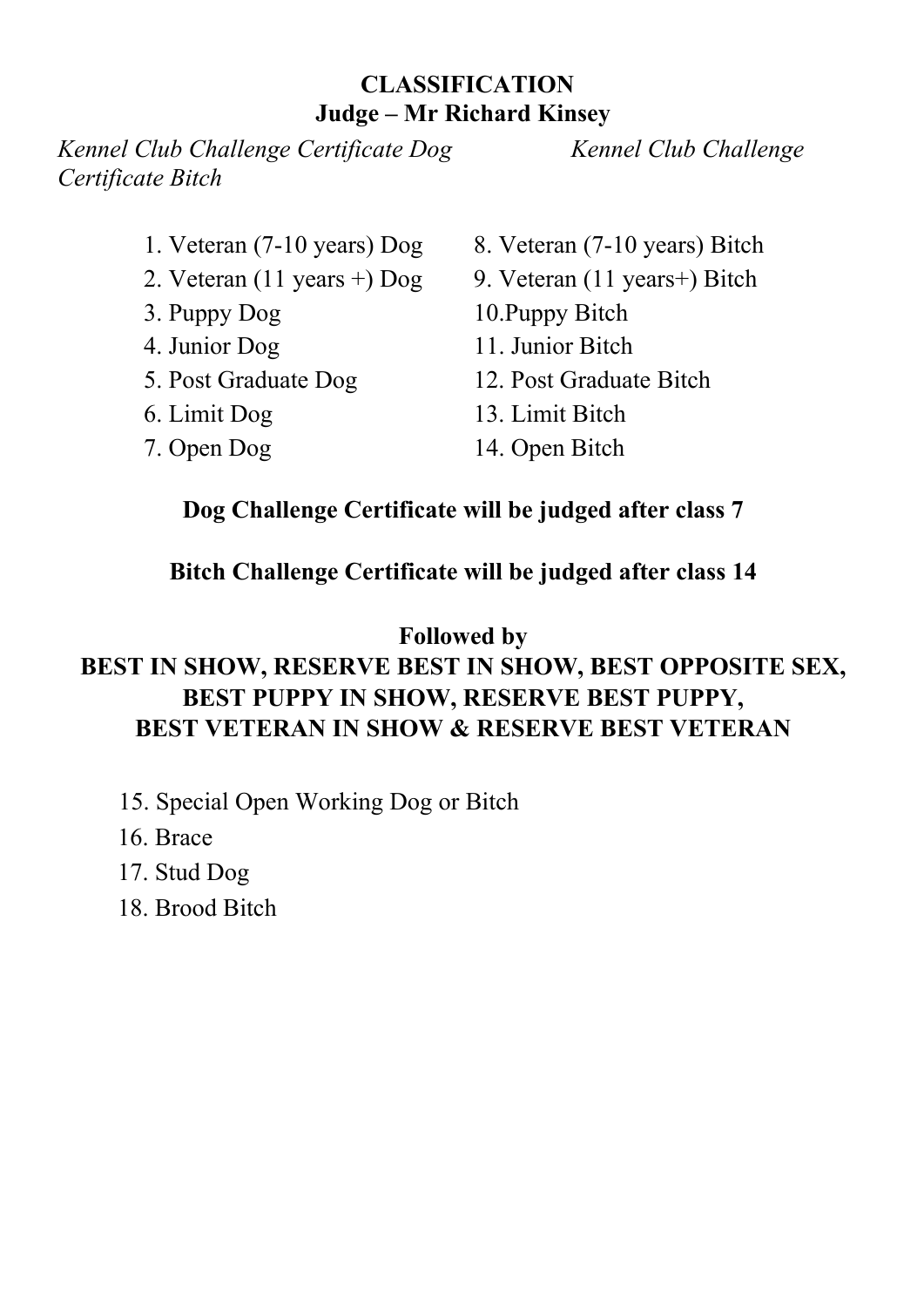# **AWARDS**

Rosettes & Prize Cards will be awarded for  $1<sup>st</sup>$ -VHC in all classes. Rosettes for BIS, RBIS, BOS, BPIS, RBPIS, BVIS, RBVIS, DCC, BCC

# **BEST IN SHOW ROSETTE KINDLY SPONSORED BY MRS BRYN HARFIELD**

# PERPETUAL TROPHY PRESENTATIONS (For Members Only)

Best Opposite Sex in Show Ros Cartwright Best Puppy in Show Edith Miller Best Veteran in Show Connie & Bob Redhead

## **Perpetual Trophy Kindly Donated by**

Best in Show Marian Simpson-Wyeth Reserve Best in Show In memory of Jack Chetwynd (Curdeleon)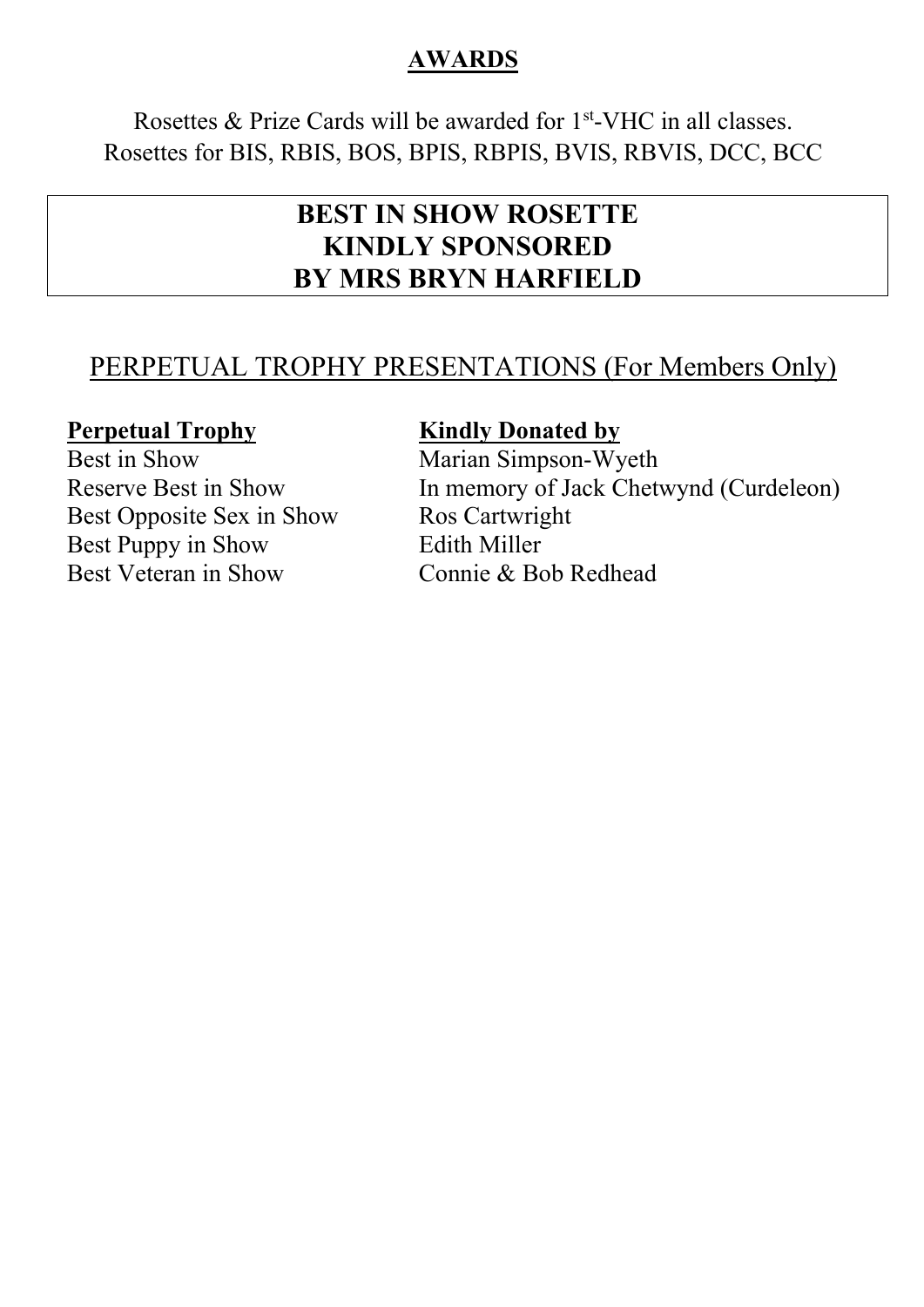# **DEFINITIONS OF CLASSES**

In the following definitions, a Challenge Certificate includes any Show award that counts towards the title Champion under the rules of any governing body recognised by The Kennel Club Limited.

Wins at Championship Shows in breed classes where Challenge Certificates are not on offer shall be counted as wins at Open Shows.

In the case of a dog owned in partnership and entered in members' classes or competing for members' specials, each partner must at the time of entry be a member of the Society.

In estimating the number of awards won, all wins up to and including the seventh day before the closing of entries shall be counted when entering for any class, i.e. Tuesday, **3rd September, 2022**.

Wins in Variety classes do not count for entry in Breed classes but when entering in Variety classes wins in both Breed and Variety classes must be counted. First prizes awarded in any classes defined as Special do not count towards eligibility.

If an exhibitor reports before the judging of a class or classes that a dog has been entered which is ineligible, the exhibitor may choose one of the following options:

(1) Withdrawal: The dog may be withdrawn from competition subject to the conditions of Regulations F.(1).19.

- (2) Transfer
- (a) If a dog is ineligible for a class or classes as regards its colour, sex, weight or height, the Show Secretary shall transfer it to the equivalent class or classes for the correct colour, sex, weight or height or, in the event of there being no equivalent class, Minor Puppy and Puppy excepted, to the Open class for the correct colour, sex, weight or height.
- (b) For an exhibit entered incorrectly in a Minor Puppy Class, Puppy Class or Junior Class, which is over age but under twelve calendar months of age, eighteen calendar months of age or twenty- four calendar months of age respectively, the Show Secretary shall transfer the exhibit to the Puppy Class, Junior Class or Yearling Class respectively for the correct colour, sex, weight or height and in the event of there being no Puppy, Junior or Yearling Class to the Open class for the correct colour, sex, weight or height
- (c) For any reason other than the above, the Show Secretary shall transfer it to the Open Class for the correct colour, sex, weight or height.
- (d) If an exhibit arrives late and misses a class, even if it is the only class in which the dog is entered, the dog may not be transferred to any other class.

| Puppy:         | For dogs of six and not exceeding twelve calendar months of age on<br>the first day of the show                                                                                                                                                                                             |
|----------------|---------------------------------------------------------------------------------------------------------------------------------------------------------------------------------------------------------------------------------------------------------------------------------------------|
| Junior:        | For dogs of six and not exceeding eighteen calendar months of age on<br>the first day of the show                                                                                                                                                                                           |
| Post Graduate: | For dogs which have not won a Challenge<br>Certificate/CACIB/CAC/Green Star or five or more First Prizes at<br>Championship Shows in Post Graduate. Minor Limit, Mid Limit,<br>Limit and Open classes, whether restricted or not where Challenge<br>Certificates were offered for the breed |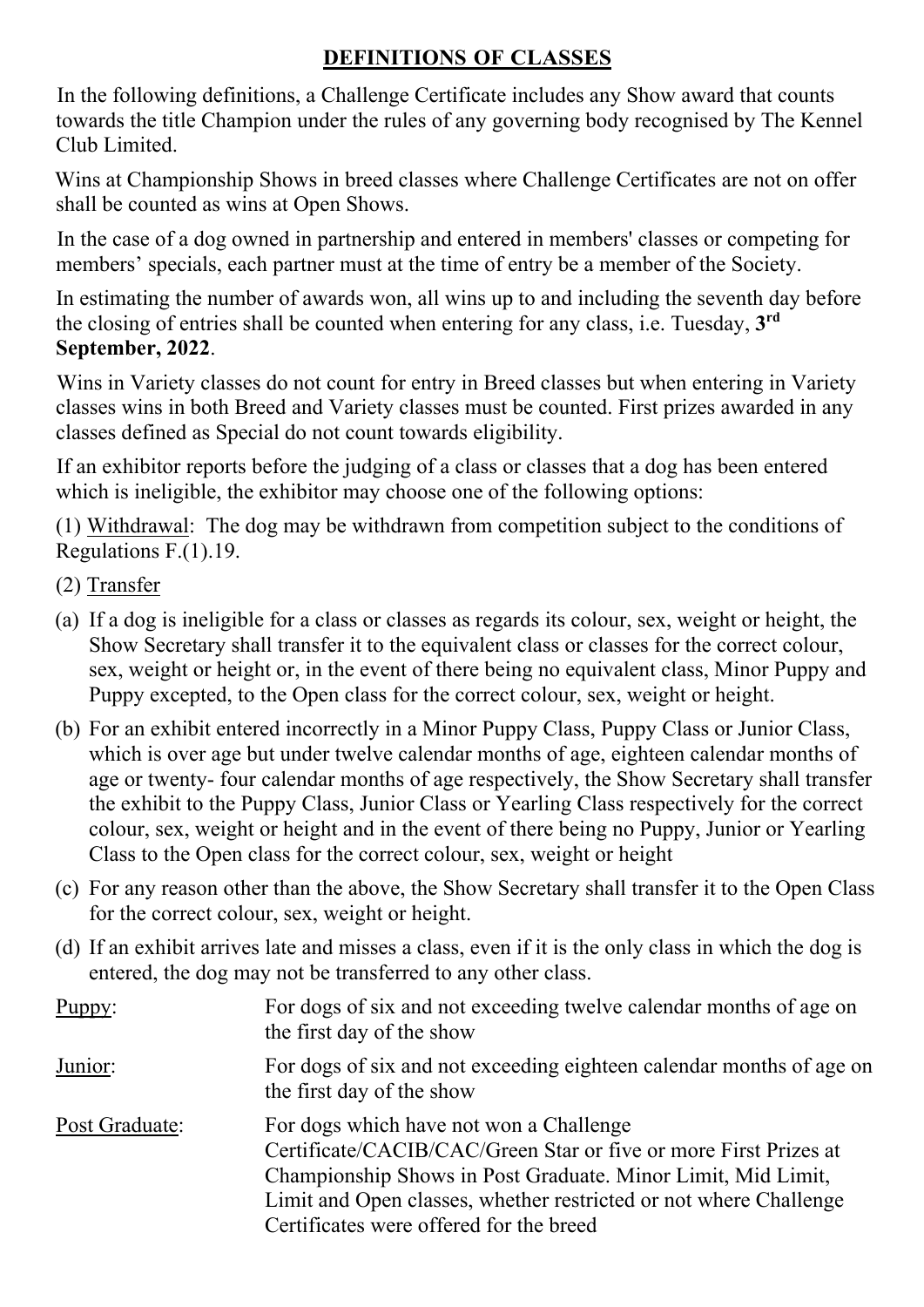| Limit:                    | For dogs which have not become show Champions under the Kennel<br>Club Regulations or under the rules of any governing body recognised<br>by the Kennel Club, or won 3 or more CC/CACIB/CAC/Green Stars<br>or won 7 or more First Prizes in all at Championship Shows in Limit<br>or Open Classes confined to the Breed, whether restricted or not at<br>Shows where Challenge Certificates were offered for the breed. |
|---------------------------|-------------------------------------------------------------------------------------------------------------------------------------------------------------------------------------------------------------------------------------------------------------------------------------------------------------------------------------------------------------------------------------------------------------------------|
| Open:                     | For all dogs of the breed for which the class is provided and eligible<br>for entry at the show                                                                                                                                                                                                                                                                                                                         |
| <u>Veteran (7-10)</u> :   | For all dogs of not less than seven years of age and under eleven years<br>of age on the day of the show                                                                                                                                                                                                                                                                                                                |
| Veteran $(11+)$ :         | For all dogs of not less than eleven years of age on the day of the<br>show                                                                                                                                                                                                                                                                                                                                             |
| Special Open:<br>Working: | At this show, for dogs that have won 1st-4th Prize in any Obedience<br>class at Open or Championship Shows held under K.C. Rules &<br>Regulations: for dogs that have qualified and obtained a Certificate of<br>Merit at Championship or Open Working Trials held under K.C.<br>Rules & Regulations, for dogs which have won 1st-4th Prize in an<br>Agility Competition held under K.C. Rules & Regulations;           |
| Brace:                    | For two exhibits (either sex or mixed) of the same breed belonging to<br>the same exhibitor, each exhibit having been entered in some class<br>other than Brace or Team.                                                                                                                                                                                                                                                |
|                           | Stud Dog/Brood Bitch: For a dog or a bitch, accompanied by at least two of its registered<br>progeny. The Dog or Bitch not necessarily entered in another class<br>however, all progeny having been, entered and exhibited in another<br>class. The dog or bitch and the progeny need not be registered in the<br>same ownership.                                                                                       |

# **SHOW REGULATIONS**

- 1. The show will open at 10.00 a.m.
- 2. Dogs will be received at any time, but it is the exhibitor's responsibility to ensure that dogs are available for judging when required.
- 3. Breed judging will commence at 11.00 a.m.
- 4. Exhibits may be removed from the Show after their judging has been completed.
- 5. The Show will close half an hour after all judging has been completed.
- 6. The use of cooking stoves in the proximity of the tenting and benching areas is forbidden except as authorised by the show management.
- 7. Entry fees: first entry per dog £15.00 Members, £17.50 Non-Members, subsequent entries £2.50 per class. Not for competition £1.00 per dog
- 8. No Prize Money will be paid
- 9. The Committee reserves to itself the right to refuse entries.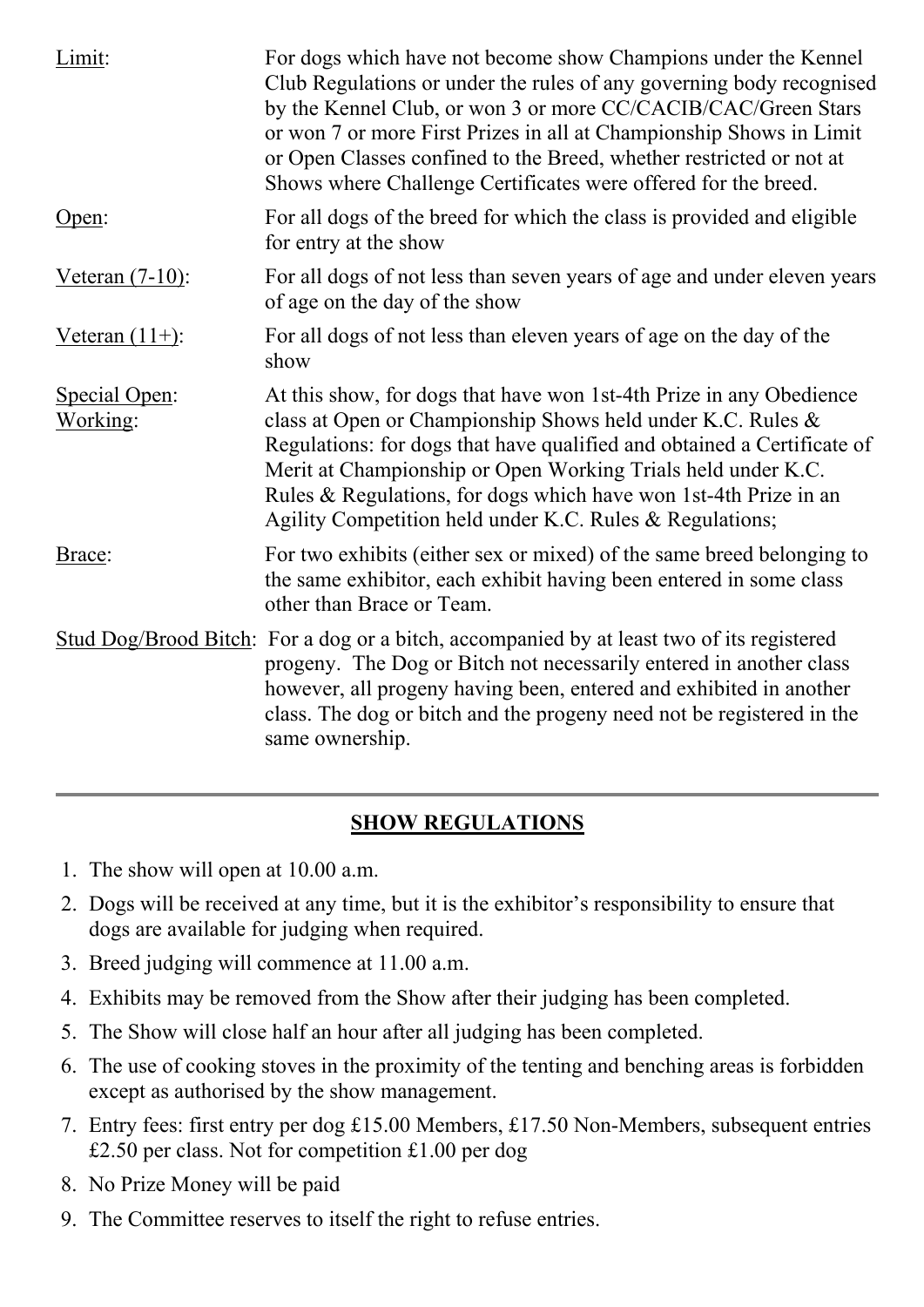- 10.Puppies under six calendar months of age on the first day of the show are not eligible for exhibition
- 11.The mating of bitches within the precincts of the show is forbidden.
- 12.**Best Puppy in Show** Where a Best Puppy in Show competition is scheduled the Best Puppy in Show is a puppy which has competed and is unbeaten by any other puppy exhibited at the same show. A puppy is a dog of six and not exceeding twelve calendar months of age on the first day of the Show. Where the Best in Show is a puppy it may, at the discretion of the judge, be awarded Best Puppy in Show. Where the Reserve Best in Show is a puppy which has only been beaten by an adult dog it may, at the discretion of the judge, be Best Puppy in Show. Consequently, selection of Best Puppy in Show must follow the selection of Best in Show.
- 13.**Best in Show** Best in Show must be selected from the exhibits declared Best of Sex. If a Reserve Best in Show is to be selected, the eligible dogs are those declared Best Opposite Sex and Reserve Best of Sex to the exhibit declared Best in Show.
- 14.Exhibits will not be admitted to Best in Show competition after a period of ten minutes has elapsed since the announcement that exhibits are required for judging, unless they have been unavoidably delayed by previous Judging not being completed on time, and then only with permission of the Show Management
- 15.Exhibitors must not pick up dogs by their tails and leads when lifting them nor handle a dog in a manner which causes its feet not touch the ground when on the move. This is not acceptable. Exhibitors should note that such practice would constitute harsh handling and reports of such practice will be referred to the Committee under Kennel Club Show Regulation F11.
- 16.No modifications will be made to this schedule except by permission of the General Committee of the Kennel Club Limited, which will be followed by advertisement in the Canine Press wherever possible.
- 17.All exhibitors must be familiar with the Kennel Club Limited Regulation F (Annex B-Regulations for the Preparation of Dogs for Exhibition)
- 18.All dogs resident outside the UK must be issued with a Kennel Club Authority to Compete number before entry to the show/event can be made. All overseas entries without an Authority to Compete number will be returned to the exhibitor/competitor

# **19.Dogs in Cars on Hot Days**

Your dog is vulnerable and at risk during hot weather and the Kennel Club Limited offers the following guidance to help guide you through the do's and don'ts travelling to and whilst at KC licensed events.

- When travelling to a show please take a moment to consider whether the route to the show is on a busy holiday route, and leave earlier to avoid increased time in traffic jams.
- If your vehicle is not air-conditioned seriously consider whether travelling to the show is a good idea at all.
- The vehicle should be as fully ventilated as possible, and plenty of stops should be taken, with lots of water available to drink.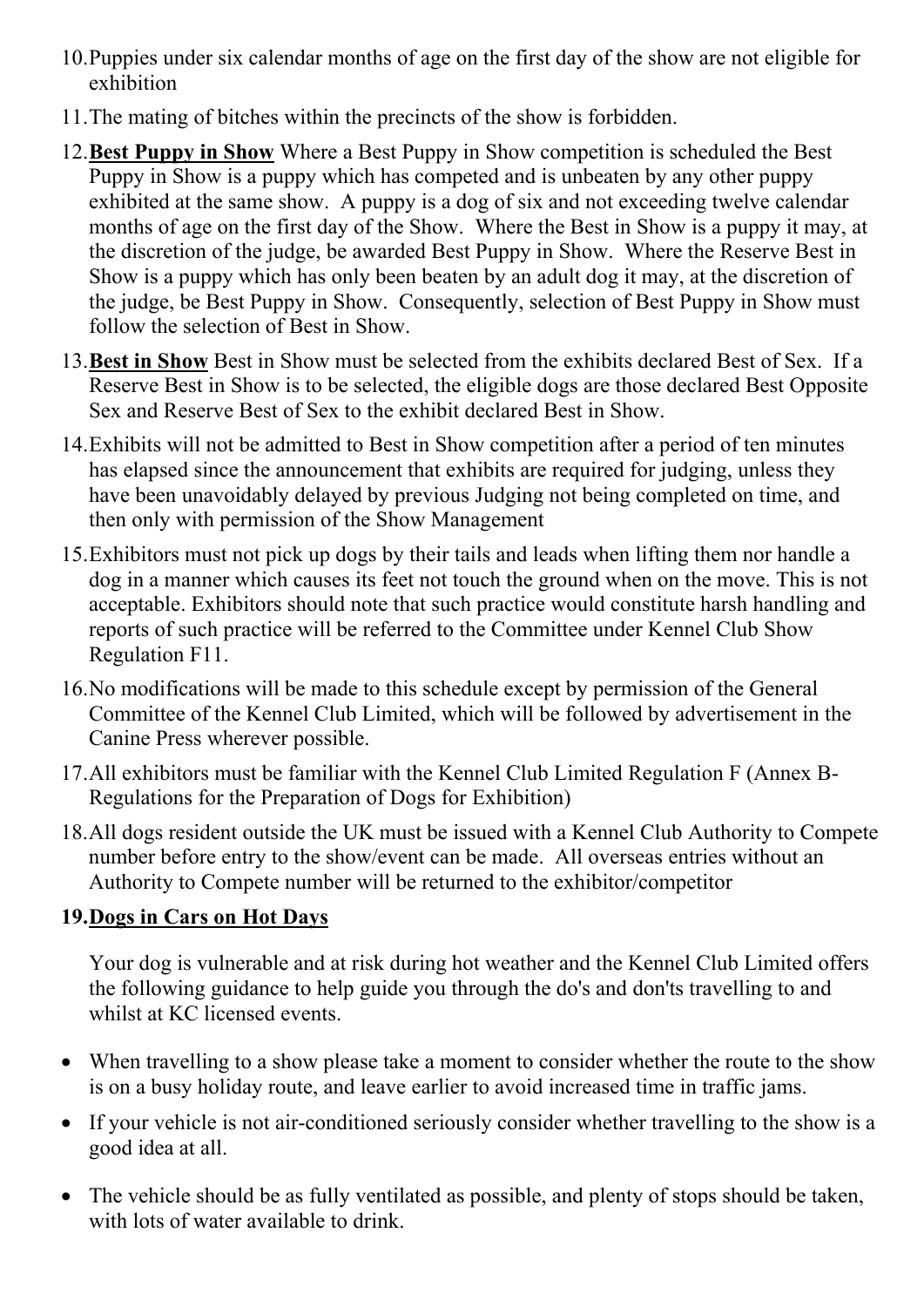- Ensure your dog is not sitting in full sunlight. There should be plenty of free flowing air around the dog.
- When at the show, never leave your dog in the vehicle.
- Keep the dog in the shade take your own shade for example a large umbrella and always have plenty of water available to drink so your dog stays well hydrated.
- Avoid your dog taking part in unnecessary exertion or from standing in exposed sunlight for extended lengths of time. Remember, if you feel hot your dog is very likely to feel much hotter and dehydrated, and this could lead to dire results. Please look after your dog's welfare.

## **Please take care of your dog.**

#### **If your dog is found to be at risk forcible entry to your vehicle may be necessary without liability for any damage caused.**

Anyone whose dog is entered at a Kennel Club Limited licensed event should take all reasonable steps to ensure the needs of their dog(s) are met, and should not put a dog's health and welfare at risk by any action, default, omission or otherwise. Breach of Kennel Club Limited Regulations in this respect may be referred to the General Committee tor disciplinary action under Kennel Club Limited Rules and Regulations.

Right to Refuse Entries. Exhibitors/Competitors are reminded that show societies have the right under Kennel Club Limited Regulation to refuse any entry

- 20.Not for competition entries will be accepted. Details of each dog so entered must be recorded on the entry form and must be Kennel Club Registered.
- 21.The Society cannot hold itself responsible for accidents to exhibitors, Exhibits or Members of the Public and it is on this understanding that entries are accepted.
- 22.The Committee is empowered to exclude or remove any dog which is not in a fit state for exhibition, from disease, vice, natural or other causes and if such exclusion takes place either before or after the dog is judged, the entry fee will be forfeited.
- 23.DOG FOULING & GROOMING WASTE Any owner, exhibitor, handler or other person in charge of a dog is required to remove as soon as possible any fouling and grooming waste caused by their dog(s) at any Kennel Club Limited licensed event and within the environs of that event including Car and Caravan Parks and approaches. Any organisation holding a Kennel Club Limited Licensed event is required to provide an adequate number of receptacles for the disposal of such fouling.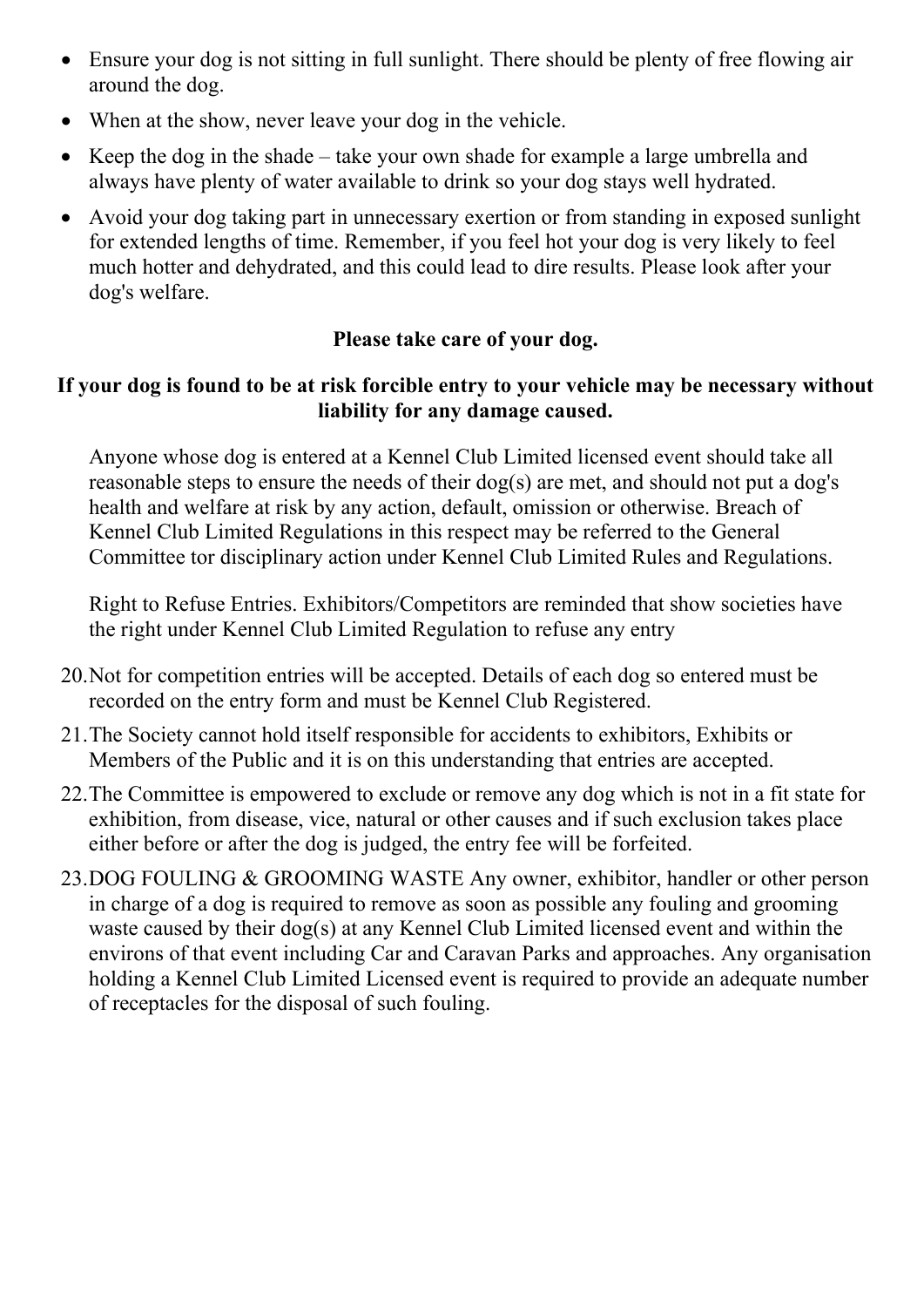

**Patrons**: Lord Huntingdon, Mrs E. Miller & Mr M Vines **Vice Presidents**: Lady Huntingdon, Mrs A. Skipper MRCVS, Stella Smyth **Chair**: Mr M Plummer, Tel: 01526 344808 Email: austmans@aol.com **Secretary**: Stella Smyth, Email: [ACDSecretary@gmail.com](mailto:ACDSecretary@gmail.com)

**Founded 1985 australiancattledogsociety.co.uk**

### **MEMBERSHIP FORM**

**New Member□ Renewal □**

**(New Membership will commence following approval by the Committee)**

|                        | Postcode: Telephone: Telephone: Telephone: Telephone: Telephone: Telephone: Telephone: Telephone: Telephone: Telephone: Telephone: Telephone: Telephone: Telephone: Telephone: Telephone: Telephone: Telephone: Telephone: Tel |  |
|------------------------|--------------------------------------------------------------------------------------------------------------------------------------------------------------------------------------------------------------------------------|--|
|                        |                                                                                                                                                                                                                                |  |
| <b>Membership Fees</b> |                                                                                                                                                                                                                                |  |

Single: £10.00 Joint: £15.00 Overseas: £17.50 NB: Members are entitled to vote after one month's Membership. Joint Members shallbe entitled to one vote each. Persons under 16 are NOT eligible to vote (as per Rule 5 of the Society's rules)

Payment: Cheque Cash in person BACS *(delete as appropriate)*

Please make cheques payable to THE AUSTRALIAN CATTLE DOG SOCIETY OF GB

| Please pay: The Australian Cattle Dog Society of Great |
|--------------------------------------------------------|
| Britain Account No. 40322636                           |
| Sort Code: 20---26---08                                |
| Barclays plc, Market Place, Dewsbury, W. Yorks         |
| (Receipt required: Yes / No)                           |

Please return completed form to Membership Secretary

Mr Bob Murrell, 136 Court Road, Orpington, Kent, BR6 0PZ Please note: by confirming your membership to the society you are agreeing to abide by the Kennel Club Code of Ethics and the ACD Breed Society Code of Ethics.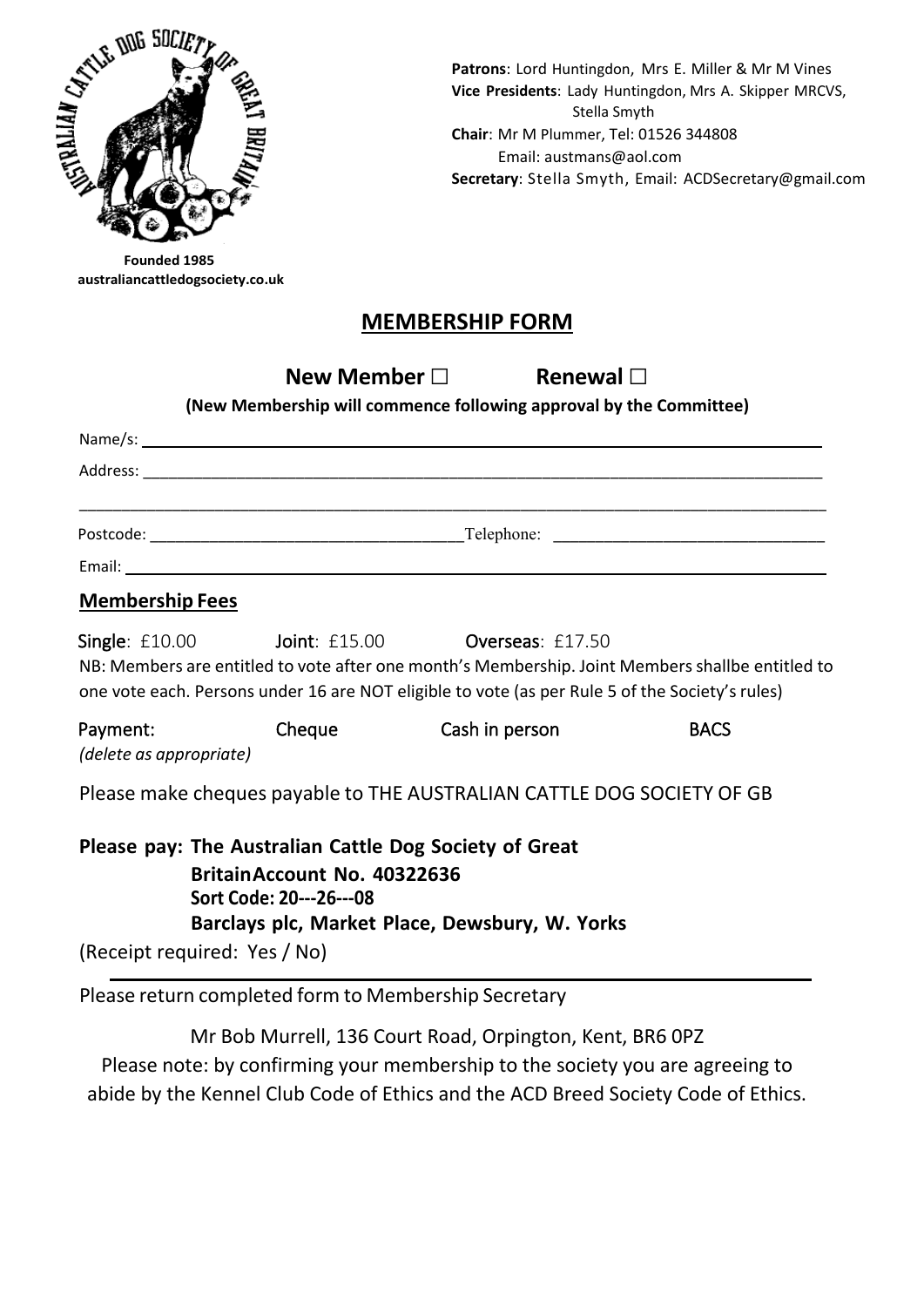#### Directions to the Venue

The Village Hall is located just outside the village (Sat Nav may take tell you to turn in the village to a green tin hall – do not turn here, keep going to the brick building with large car park on the roadside)